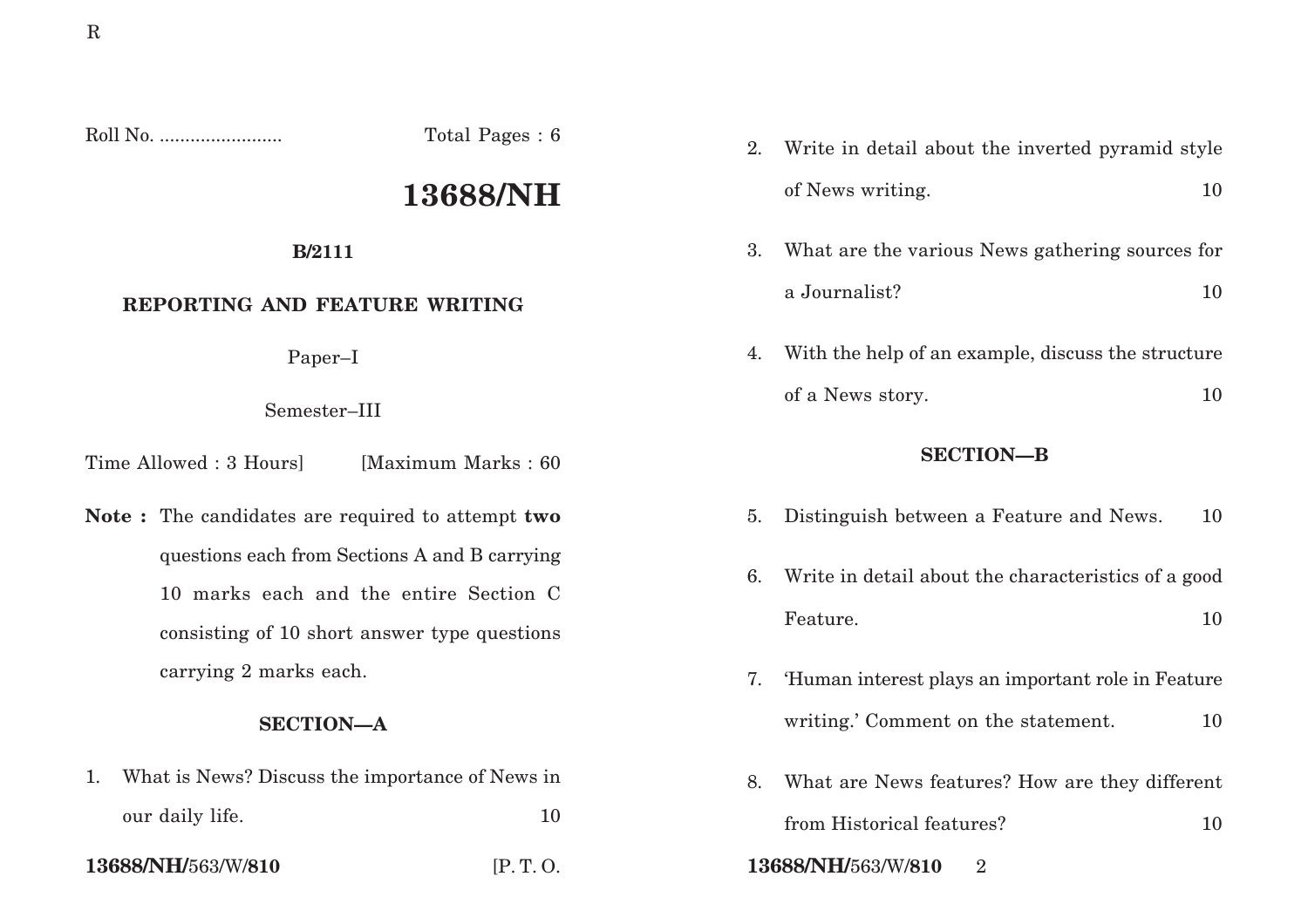#### **SECTION—C**

|      | 9. Write short notes on the following : $10\times2=20$ |  |
|------|--------------------------------------------------------|--|
| (i)  | Objectivity.                                           |  |
| (ii) | Accuracy in News.                                      |  |
|      | $(iii)$ 5Ws and 1H.                                    |  |
|      | $(iv)$ Lead.                                           |  |
|      | $(v)$ Byline.                                          |  |
|      | (vi) Personality Feature.                              |  |
|      | (vii) Photo feature.                                   |  |
|      |                                                        |  |

- (viii) Feature angle.
- (ix) Middle.
- (x) Specialized feature.

#### **PUNJABI VERSION**

*ਨੋਟ* **:** ਭਾਗ A ਅਤੇ B ਹਰੇਕ ਵਿਚੋਂ **ਦੋ–ਦੋ** ਪ੍ਰਸ਼ਨ ਕਰੋ ਅਤੇ **ਹਰੇਕ ਪ੍ਰਸ਼ਨ ਦੇ 10 ਅੰਕ ਹਨ। ਭਾਗ C ਸਾਰਾ ਕਰੋ। ਇਸ** ਵਿਚ 10 ਸੰਖੇਪ ਉੱਤਰ ਵਾਲੇ ਪ੍ਰਸ਼ਨ ਲਾਜਮੀ ਹਨ ਅਤੇ  $\overline{a}$ ਰਰੇਕ ਪ੍ਰਸ਼ਨ ਦੇ 2 ਅੰਕ ਹਨ।

#### **Bwg—A**

- 1. ਖ਼ਸ਼ਰ *ਕੀ ਹੈ*? ਸਾਡੇ ਰੋਜਾਨਾ ਜੀਵਨ ਵਿੱਚ ਖ਼ਸ਼ਰਾਂ ਦੀ **mh`qqw bwry crcw kro[** <sup>10</sup>
- 2. ਖ਼ਬਰ ਲਿਖਣ ਦੀ ਉਲਟੀ ਪਿਰਾਮਿਡ ਸ਼ੈਲੀ ਬਾਰੇ ਵਿਸਥਾਰ ਵਿੱਚ ਲਿਖੋ। 10
- 3. ਇੱਕ ਪੱਤਰਕਾਰੀ ਲਈ ਵੱਖ-ਵੱਖ ਖਬਰਾਂ ਦੇ ਸਰੋਤ ਕੀ **hn?** 10
- 4. ਇੱਕ **ੳਦਾਹਰਣ ਦੀ ਮਦਦ ਨਾਲ, ਇੱਕ ਖ਼ਬਰ ਦੀ ਬਣ**ਤਰ **bwry crcw kro[** <sup>10</sup>

**13688/NH/**563/W/**810** 3 [P. T. O. **13688/NH/**563/W/**810** 4